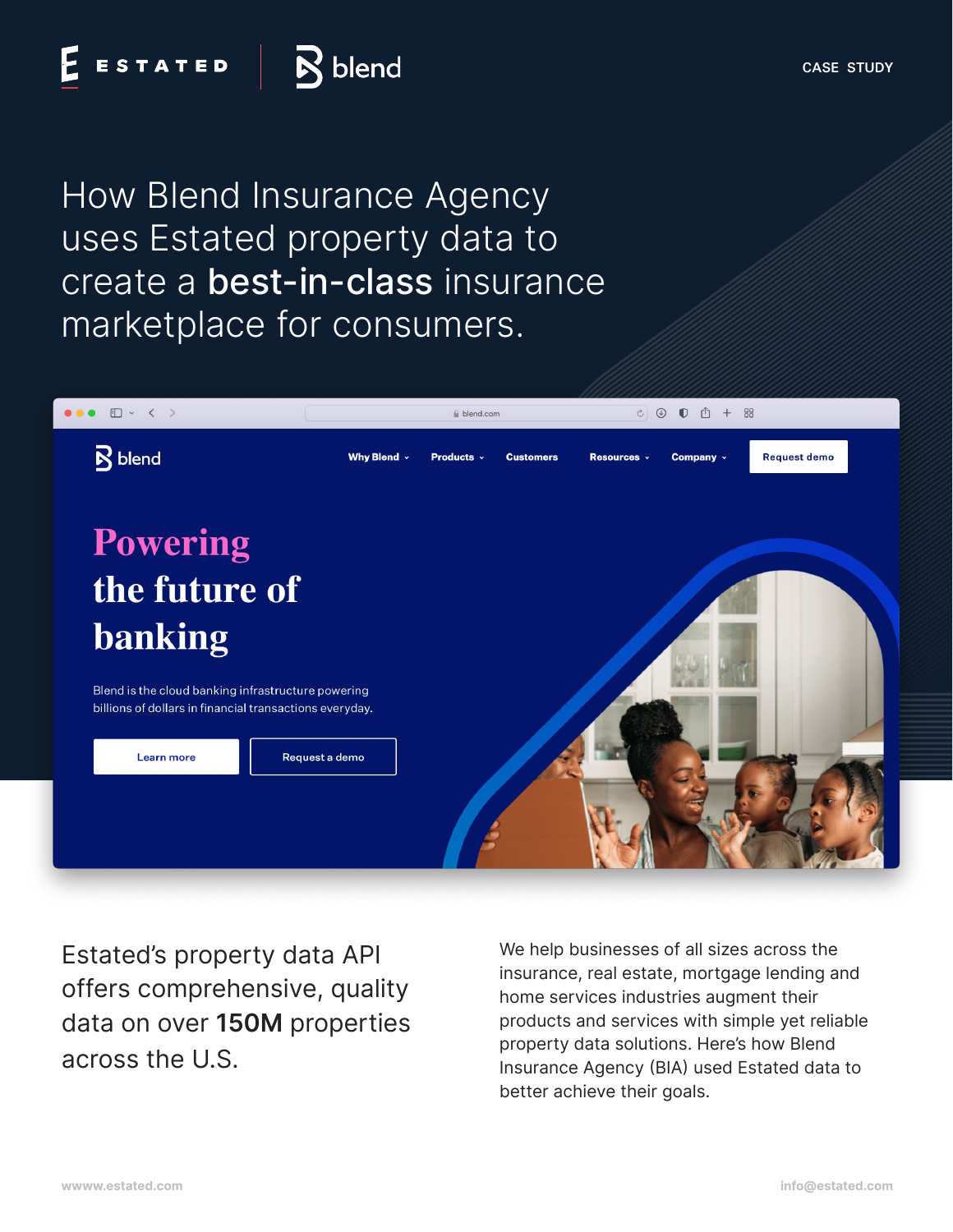### Generate competitive insurance quote comparisons for homebuyers

Blend has seen much success as a FinTech solution with one foot planted firmly in technology and the other in the financial industry — proven by their \$310M total in venture capital funding.

Blend has since taken its vision and expertise into the insurance industry with the launch of subsidiary, Blend Insurance Agency, where it's had to navigate new and unique challenges.

"The more we learned about the insurance industry, the more we felt uniquely positioned to tackle this problem [delays in the application process] using our **access to reliable** borrower and **property data** captured in the application."

> **GREG ISAACS** HEAD OF INSURANCE BLEND INSURANCE AGENCY



Not only focused on building an insurance marketplace that would provide an excellent home buyer experience, BIA also had to work closely with new insurance partners to deliver on the insurance quotes offered on their marketplace.

As members of a large, risk-based institution, external carrier partners are defining success based on stacking the odds to all but guarantee incoming cash exceeds replacement costs.

Figuring out exactly how to best calculate that replacement cost for insurance partners meant BlA could achieve those odds — and where Estated became a game-changing partner for BIA's insurance marketplace.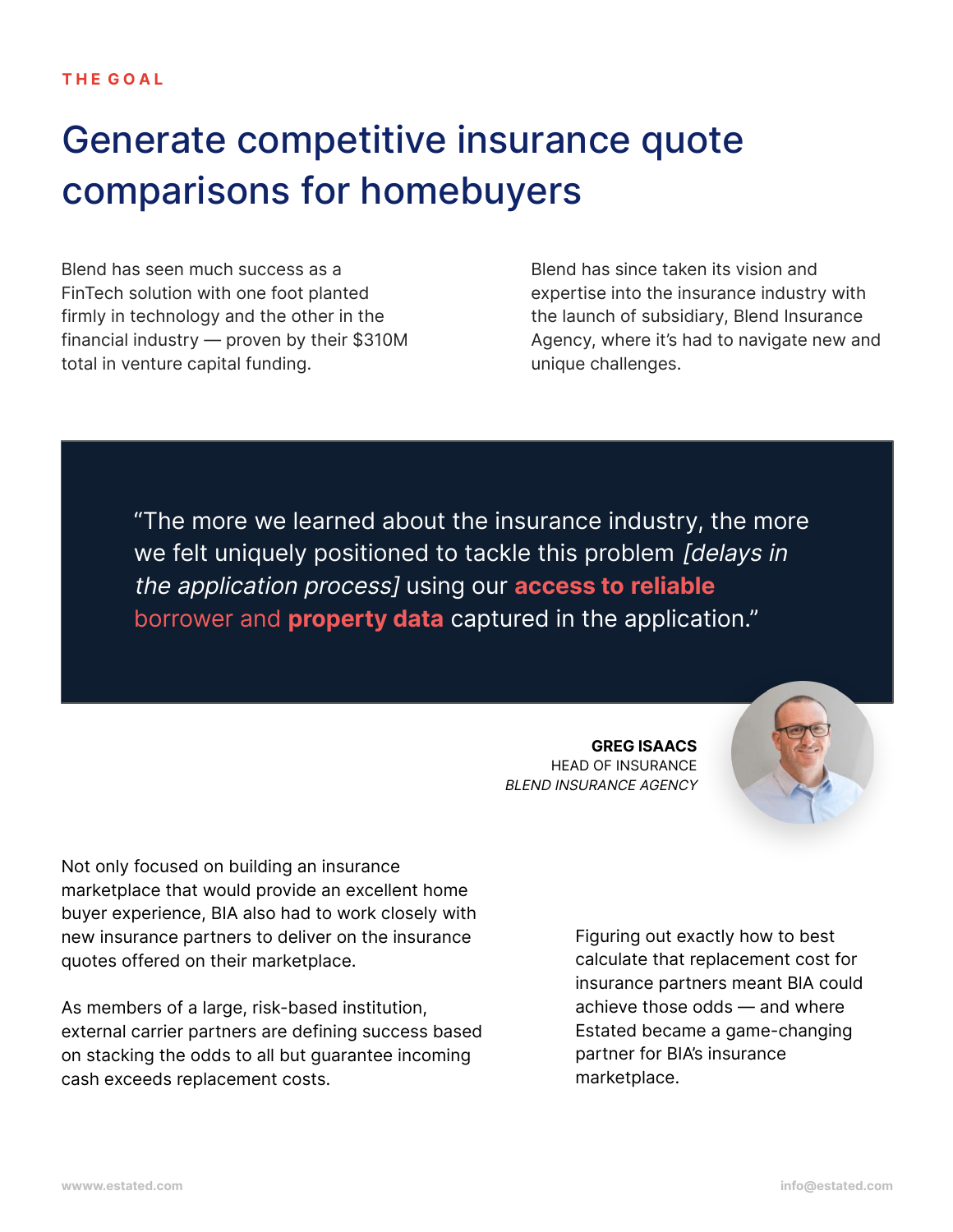#### **T H E R E S U L T S**

After adding Estated data, Blend Insurance Agency close to doubled their success rate in getting replacement cost delivering on the company's overarching objective to remove stress and friction from the homebuying experience.

By integrating with Estated's API, BlA pulls additional data about each property to confirm critical details like the structure size and age. This means consumers don't have to spend time on tedious data entry, but can still get reliable insurance quotes during the mortgage application process — helping to speed up the home buying transaction.

"Prior to partnering with Estated, we were only succeeding at a ~50% rate in getting the replacement cost, which was hurting our ability to offer several options to consumers.

Once we integrated with Estated, we were able to succeed closer to a 90% rate in getting replacement cost. This means the majority of customers are able to get quotes from several insurance carriers without giving us any additional information outside of the address."



**GREG ISAACS** HEAD OF INSURANCE BLEND INSURANCE AGENCY